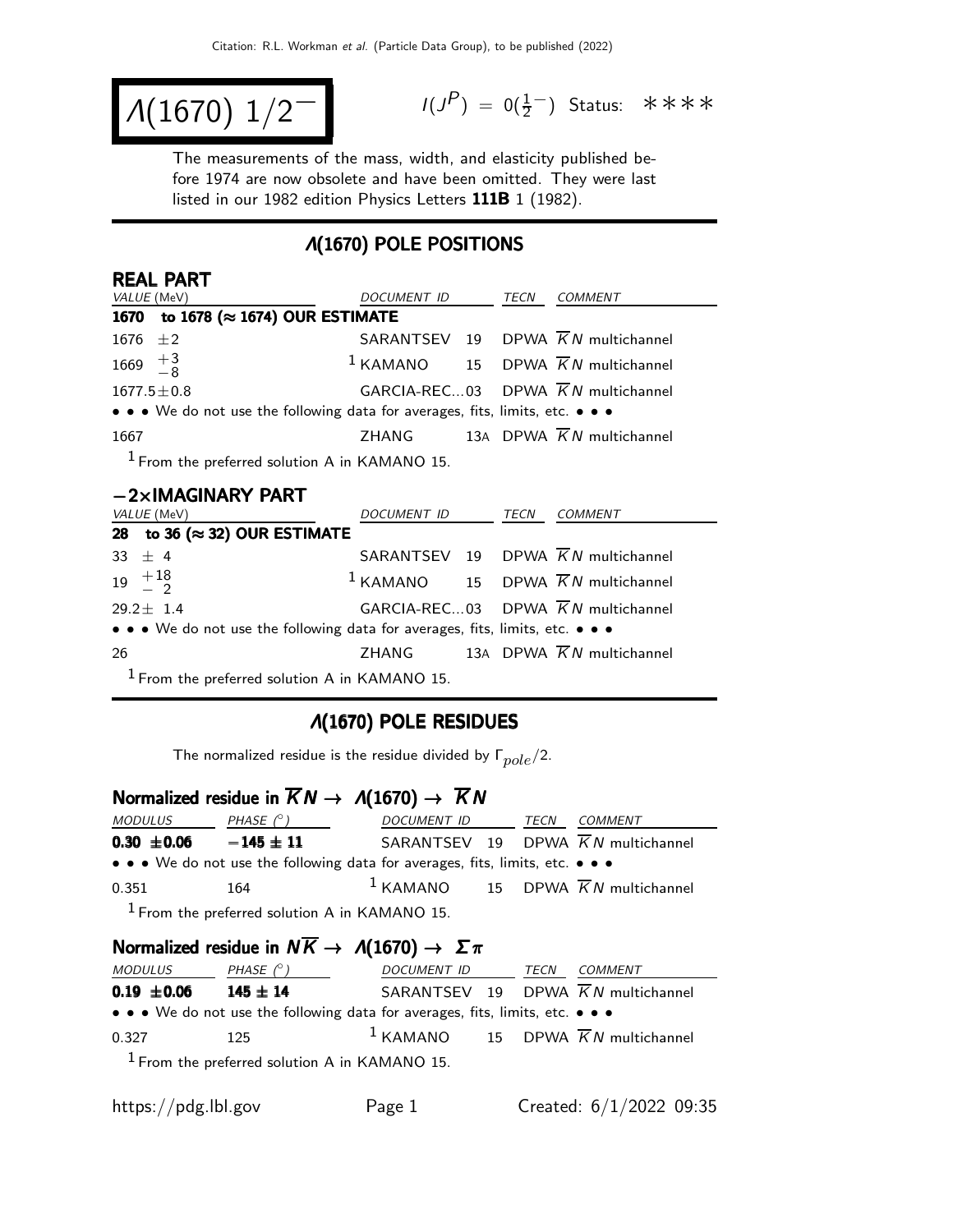|                              | Normalized residue in $N\overline{K} \rightarrow A(1670) \rightarrow \Lambda \eta$ |                                                                                                                                                            |                      |
|------------------------------|------------------------------------------------------------------------------------|------------------------------------------------------------------------------------------------------------------------------------------------------------|----------------------|
| <b>MODULUS</b>               |                                                                                    | PHASE (°) DOCUMENT ID TECN COMMENT                                                                                                                         |                      |
| $0.26 \pm 0.09$              |                                                                                    | <b>104 ± 14</b> SARANTSEV 19 DPWA $\overline{K}N$ multichannel                                                                                             |                      |
|                              |                                                                                    | • • • We do not use the following data for averages, fits, limits, etc. • • •                                                                              |                      |
| 0.474                        | 59                                                                                 | <sup>1</sup> KAMANO 15 DPWA Multichannel                                                                                                                   |                      |
|                              | $1$ From the preferred solution A in KAMANO 15.                                    |                                                                                                                                                            |                      |
|                              |                                                                                    | Normalized residue in $N\overline{K} \to \Lambda(1670) \to \Xi K$                                                                                          |                      |
|                              |                                                                                    | MODULUS PHASE (°) DOCUMENT ID TECN COMMENT                                                                                                                 |                      |
| $0.02 \pm 0.02$              | $100 \pm 25$                                                                       | SARANTSEV 19 DPWA $\overline{K}N$ multichannel                                                                                                             |                      |
|                              |                                                                                    | Normalized residue in $N\overline{K} \to \Lambda(1670) \to \Lambda \omega$ , S=1/2, S-wave                                                                 |                      |
|                              |                                                                                    | $\frac{MODULUS}{10.09 \pm 0.04}$ $\frac{PHASE (^{\circ})}{-60 \pm 35}$ $\frac{DOCUMENT ID}{SARANTSEV}$ $\frac{TECN}{19}$ $\frac{COMMENT}{KN}$ multichannel |                      |
|                              |                                                                                    |                                                                                                                                                            |                      |
|                              |                                                                                    | Normalized residue in $N\overline{K} \to \Lambda(1670) \to \Lambda \omega$ , S=3/2, D-wave                                                                 |                      |
|                              |                                                                                    | MODULUS PHASE (°) DOCUMENT ID TECN COMMENT                                                                                                                 |                      |
| $0.05 \pm 0.04$              |                                                                                    | SARANTSEV 19 DPWA $\overline{K}N$ multichannel                                                                                                             |                      |
|                              |                                                                                    | Normalized residue in $N\overline{K} \to \Lambda(1670) \to N\overline{K}^*(892)$ , S=1/2, S-wave                                                           |                      |
|                              |                                                                                    | $\begin{array}{ccccccccc}\textit{MODULUS} & \textit{PHASE}& @ & \textit{DOCUMENT} & \textit{ID} & \textit{TECN} & \textit{COMMENT} \end{array}$            |                      |
|                              |                                                                                    | <b>0.31<math>\pm</math>0.14</b> 100 $\pm$ 45 SARANTSEV 19 DPWA $\overline{K}N$ multichannel                                                                |                      |
|                              |                                                                                    | Normalized residue in $N\overline{K} \to \Lambda(1670) \to N\overline{K}^*(892)$ , S=3/2, D-wave                                                           |                      |
|                              |                                                                                    | $\begin{array}{ccccccccc}\textit{MODULUS} & \textit{PHASE}& @ & \textit{DOCUMENT} & \textit{ID} & \textit{TECN} & \textit{COMMENT} \end{array}$            |                      |
| $0.06 \pm 0.03$ $-85 \pm 40$ |                                                                                    | SARANTSEV 19 DPWA $\overline{K}N$ multichannel                                                                                                             |                      |
|                              |                                                                                    | Normalized residue in $N\overline{K} \rightarrow \Lambda(1670) \rightarrow \Lambda \sigma$                                                                 |                      |
|                              |                                                                                    | MODULUS PHASE (°) DOCUMENT ID TECN COMMENT                                                                                                                 |                      |
| $0.25 \pm 0.08$              | $160 \pm 15$                                                                       | SARANTSEV 19 DPWA $\overline{K}N$ multichannel                                                                                                             |                      |
|                              |                                                                                    | Normalized residue in $N\overline{K} \to \Lambda(1670) \to \Sigma(1385)\pi$                                                                                |                      |
|                              |                                                                                    | MODULUS PHASE (°) DOCUMENT ID TECN COMMENT                                                                                                                 |                      |
| $0.13 \pm 0.06$              | $110 \pm 12$                                                                       | SARANTSEV 19 DPWA $\overline{K}N$ multichannel                                                                                                             |                      |
|                              |                                                                                    | • • • We do not use the following data for averages, fits, limits, etc. • • •                                                                              |                      |
| 0.0988                       | $-104$                                                                             | $1$ KAMANO                                                                                                                                                 | 15 DPWA Multichannel |
|                              | $1$ From the preferred solution A in KAMANO 15.                                    |                                                                                                                                                            |                      |

# Λ(1670) MASS

| VALUE (MeV)                        | <i>DOCUMENT ID</i> |    | TECN | COMMENT                                               |
|------------------------------------|--------------------|----|------|-------------------------------------------------------|
| 1670 to 1678 (≈ 1674) OUR ESTIMATE |                    |    |      |                                                       |
| $1674.3 \pm 0.8 \pm 4.9$           | <b>LEE</b>         |    |      | 21A BELL $\Lambda_c^+ \rightarrow \Lambda(1670)\pi^+$ |
| 1677 $\pm 2$                       |                    |    |      | SARANTSEV 19 DPWA $\overline{K}N$ multichannel        |
| $1672 \pm 3$                       | ZHANG              |    |      | 13A DPWA Multichannel                                 |
| $1670.8 \pm 1.7$                   | KOISO              | 85 |      | DPWA $K^- p \to \Sigma \pi$                           |
| $1667 \pm 5$                       | <b>GOPAL</b>       |    |      | 80 DPWA $\overline{K}N \rightarrow \overline{K}N$     |
|                                    |                    |    |      |                                                       |
|                                    |                    |    |      |                                                       |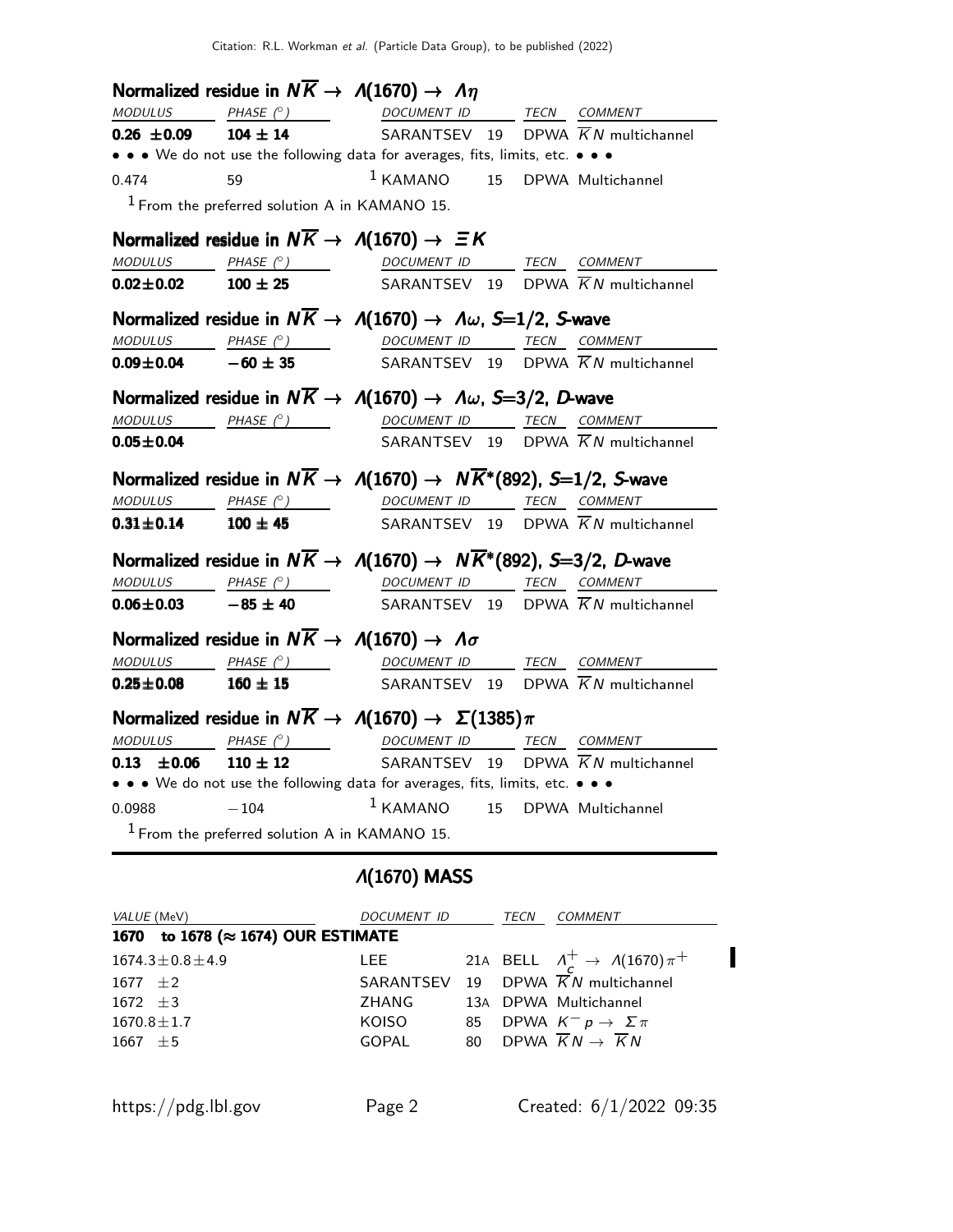| $1671 \pm 3$ |                                                                               |        | ALSTON- 78 DPWA $\overline{K}N \rightarrow \overline{K}N$ |
|--------------|-------------------------------------------------------------------------------|--------|-----------------------------------------------------------|
| 1675 $\pm 2$ |                                                                               | HEPP   | 76B DPWA $K^- N \to \Sigma \pi$                           |
| 1679 $\pm 1$ |                                                                               | KANE   | 74 DPWA $K^- p \to \Sigma \pi$                            |
| 1665 $\pm$ 5 |                                                                               |        | PREVOST 74 DPWA $K^{-} N \rightarrow \Sigma(1385) \pi$    |
|              | • • • We do not use the following data for averages, fits, limits, etc. • • • |        |                                                           |
| 1673 $\pm 2$ |                                                                               | MANLEY | 02 DPWA $\overline{K}N$ multichannel                      |
|              | $1668.9 \pm 2.0$                                                              | ABAEV  | 96 DPWA $K^- p \rightarrow \Lambda \eta$                  |
| 1670 $\pm 5$ |                                                                               |        | GOPAL 77 DPWA $\overline{K}N$ multichannel                |
| 1664         |                                                                               |        | <sup>1</sup> MARTIN 77 DPWA $\overline{K}N$ multichannel  |
|              |                                                                               |        |                                                           |

 $1$  MARTIN 77 obtains identical resonance parameters from a T-matrix pole and from a Breit-Wigner fit.

| $\Lambda$ (10/0) WID I H                                                      |               |       |      |                                                   |  |
|-------------------------------------------------------------------------------|---------------|-------|------|---------------------------------------------------|--|
| <i>VALUE</i> (MeV)                                                            | DOCUMENT ID   |       | TECN | <b>COMMENT</b>                                    |  |
| 25 to 35 ( $\approx$ 30) OUR ESTIMATE                                         |               |       |      |                                                   |  |
| $36.1 \pm 2.4 \pm 4.8$                                                        | LEE           |       |      | 21A BELL $\Lambda_c^+ \to \Lambda(1670)\pi^+$     |  |
| 33 $\pm$ 4                                                                    | SARANTSEV     | 19    |      | DPWA $KN$ multichannel                            |  |
| $29 \pm 5$                                                                    | ZHANG         | 13A   |      | DPWA $\overline{K}N$ multichannel                 |  |
| $34.1 \pm 3.7$                                                                | KOISO         | 85    |      | DPWA $K^- p \rightarrow \Sigma \pi$               |  |
| $29 \pm 5$                                                                    | GOPAL         |       |      | 80 DPWA $\overline{K}N \rightarrow \overline{K}N$ |  |
| $29 \pm 5$                                                                    | ALSTON-       |       |      | 78 DPWA $\overline{K}N \rightarrow \overline{K}N$ |  |
| 46 $\pm$ 5                                                                    | <b>HEPP</b>   | 76B I |      | DPWA $K^- N \to \Sigma \pi$                       |  |
| 40 $\pm$ 3                                                                    | KANE          |       |      | 74 DPWA $K^- p \rightarrow \Sigma \pi$            |  |
| $19 \pm 5$                                                                    | PREVOST       |       |      | 74 DPWA $K^- N \to \Sigma(1385) \pi$              |  |
| • • • We do not use the following data for averages, fits, limits, etc. • • • |               |       |      |                                                   |  |
| $23 \pm 6$                                                                    | <b>MANLEY</b> | 02    |      | DPWA $\overline{K}N$ multichannel                 |  |
| $21.1 \pm 3.6$                                                                | ABAEV         | 96    |      | DPWA $K^- p \rightarrow \Lambda \eta$             |  |
| 45 $\pm 10$                                                                   | GOPAL         |       |      | 77 DPWA $\overline{K}N$ multichannel              |  |
| 12                                                                            | $1$ MARTIN    |       |      | 77 DPWA $\overline{K}N$ multichannel              |  |
|                                                                               |               |       |      |                                                   |  |

# Λ(1670) WIDTH

1 MARTIN 77 obtains identical resonance parameters from a T-matrix pole and from a Breit-Wigner fit.

|  | <i><b>A</b></i> (1670) DECAY MODES |  |
|--|------------------------------------|--|
|--|------------------------------------|--|

|            | Mode                                              | Fraction $(\Gamma_i/\Gamma)$ |
|------------|---------------------------------------------------|------------------------------|
| $\Gamma_1$ | $N\overline{K}$                                   | $20 - 30 \%$                 |
| $\Gamma_2$ | $\Sigma \pi$                                      | $25 - 55 \%$                 |
| $\Gamma_3$ | An                                                | $10 - 25 \%$                 |
|            | $\Gamma_4$ $\Sigma(1385)\pi$ , <i>D</i> -wave     | $(6.0 \pm 2.0)\%$            |
|            | $\Gamma_5$ $N\overline{K}^*(892)$ , S=1/2, S-wave |                              |
|            | $\Gamma_6$ $N\overline{K}$ (892), S=3/2, D-wave   | $(5 \pm 4) \%$               |
| $\Gamma$   | $\Lambda \sigma$                                  | $(20 \pm 8) \%$              |

# Λ(1670) BRANCHING RATIOS

See "Sign conventions for resonance couplings" in the Note on  $\Lambda$  and  $\Sigma$ Resonances.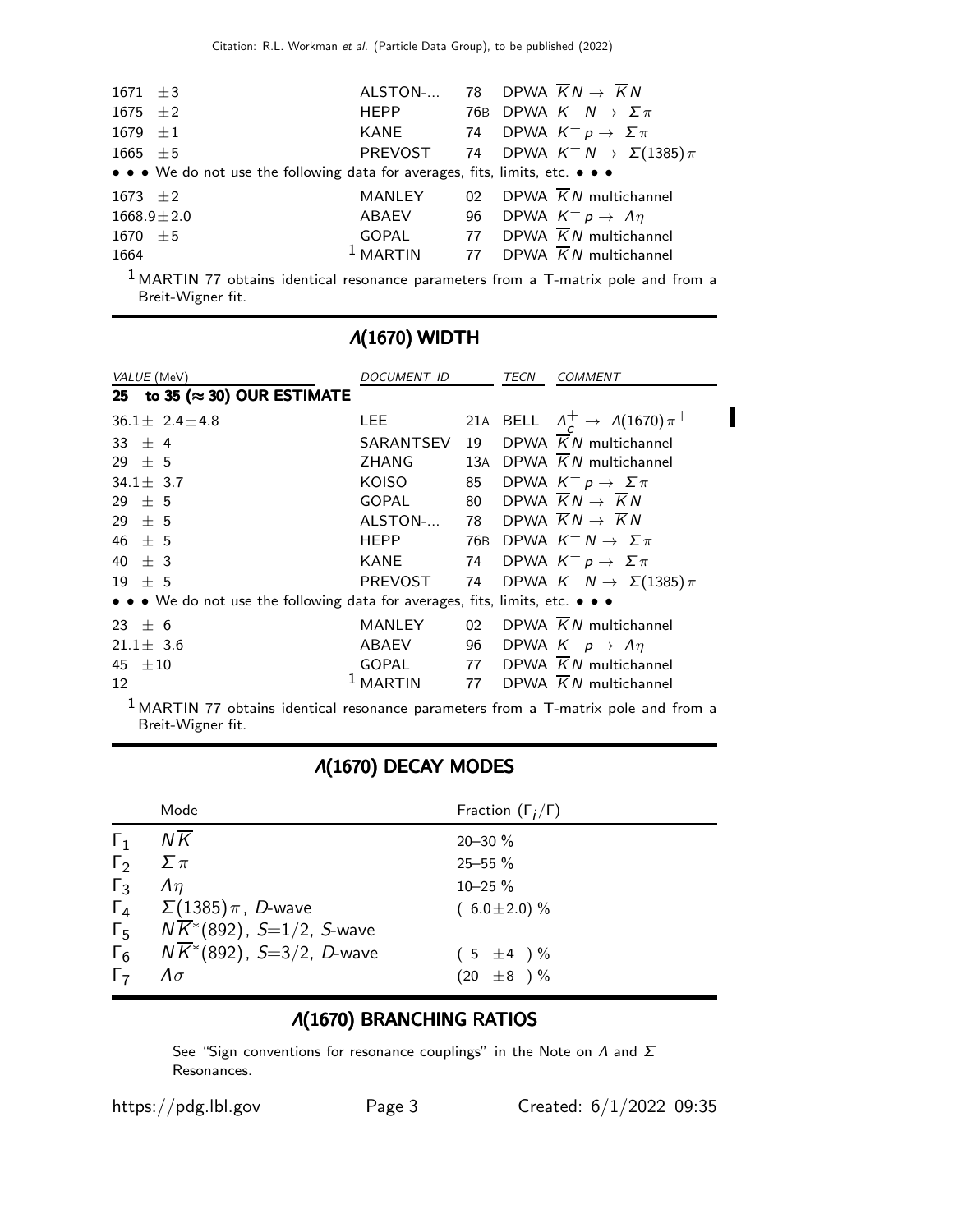| $\Gamma(N\overline{K})/\Gamma_{\rm total}$                                                                                                                   |                                   |    |      |                                                | $\Gamma_1/\Gamma$ |
|--------------------------------------------------------------------------------------------------------------------------------------------------------------|-----------------------------------|----|------|------------------------------------------------|-------------------|
| <i>VALUE</i>                                                                                                                                                 | DOCUMENT ID                       |    | TECN | COMMENT                                        |                   |
| 0.20 to 0.30 OUR ESTIMATE                                                                                                                                    |                                   |    |      |                                                |                   |
| $0.33 \pm 0.07$                                                                                                                                              | SARANTSEV                         | 19 |      | DPWA $\overline{K}N$ multichannel              |                   |
| $0.26 \pm 0.25$                                                                                                                                              | ZHANG                             |    |      | 13A DPWA $\overline{K}N$ multichannel          |                   |
| $0.18 \pm 0.03$                                                                                                                                              | <b>GOPAL</b>                      | 80 |      | DPWA $\overline{K}N \rightarrow \overline{K}N$ |                   |
| $0.17 \pm 0.03$                                                                                                                                              | ALSTON-                           | 78 |      | DPWA $\overline{K}N \rightarrow \overline{K}N$ |                   |
| • • • We do not use the following data for averages, fits, limits, etc. • • •                                                                                |                                   |    |      |                                                |                   |
| 0.318                                                                                                                                                        | $1$ KAMANO                        | 15 |      | DPWA $\overline{K}N$ multichannel              |                   |
| $0.37 \pm 0.07$                                                                                                                                              | MANLEY                            | 02 |      | DPWA $\overline{K}N$ multichannel              |                   |
| $0.20 \pm 0.03$                                                                                                                                              | <b>GOPAL</b>                      | 77 |      | DPWA See GOPAL 80                              |                   |
| 0.15                                                                                                                                                         | <sup>2</sup> MARTIN               | 77 |      | DPWA $\overline{K}N$ multichannel              |                   |
| $1$ From the preferred solution A in KAMANO 15.<br>$2$ MARTIN 77 obtains identical resonance parameters from a T-matrix pole and from a<br>Breit-Wigner fit. |                                   |    |      |                                                |                   |
| $\Gamma(\Sigma \pi)/\Gamma_{\rm total}$                                                                                                                      |                                   |    |      |                                                | $\Gamma_2/\Gamma$ |
| VALUE                                                                                                                                                        | DOCUMENT ID TECN COMMENT          |    |      |                                                |                   |
| $0.12 \pm 0.03$                                                                                                                                              | SARANTSEV                         | 19 |      | DPWA $\overline{K}N$ multichannel              |                   |
| • • • We do not use the following data for averages, fits, limits, etc. • • •                                                                                |                                   |    |      |                                                |                   |
| 0.289                                                                                                                                                        | $1$ KAMANO                        | 15 |      | DPWA Multichannel                              |                   |
| $1$ From the preferred solution A in KAMANO 15.                                                                                                              |                                   |    |      |                                                |                   |
| $\Gamma(\Lambda \eta)/\Gamma_{\rm total}$                                                                                                                    |                                   |    |      |                                                | $\Gamma_3/\Gamma$ |
| VALUE                                                                                                                                                        | DOCUMENT ID                       |    |      | TECN COMMENT                                   |                   |
| $0.20 \pm 0.08$                                                                                                                                              | SARANTSEV 19                      |    |      | DPWA $\overline{K}N$ multichannel              |                   |
| • • • We do not use the following data for averages, fits, limits, etc. • • •                                                                                |                                   |    |      |                                                |                   |
| 0.373                                                                                                                                                        | KAMANO                            | 15 |      | DPWA Multichannel                              |                   |
| $0.30 \pm 0.08$                                                                                                                                              | <b>ABAEV</b>                      | 96 |      | DPWA $K^- p \rightarrow \Lambda \eta$          |                   |
|                                                                                                                                                              |                                   |    |      |                                                |                   |
| $\Gamma(\Sigma(1385)\pi$ , D-wave)/ $\Gamma_{\rm total}$                                                                                                     |                                   |    |      |                                                | $\Gamma_4/\Gamma$ |
| VALUE                                                                                                                                                        | DOCUMENT ID                       |    |      | TECN COMMENT                                   |                   |
| $0.06 \pm 0.02$                                                                                                                                              | SARANTSEV                         | 19 |      | DPWA $\overline{K}N$ multichannel              |                   |
| • • • We do not use the following data for averages, fits, limits, etc. • • •                                                                                |                                   |    |      |                                                |                   |
| 0.019                                                                                                                                                        | KAMANO                            |    |      | 15 DPWA Multi-channel                          |                   |
|                                                                                                                                                              |                                   |    |      |                                                |                   |
| $\Gamma(\Lambda\sigma)/\Gamma_{\rm total}$                                                                                                                   |                                   |    |      |                                                | $\Gamma_7/\Gamma$ |
| <b>VALUE</b>                                                                                                                                                 | DOCUMENT ID TECN COMMENT          |    |      |                                                |                   |
| $0.20 \pm 0.08$                                                                                                                                              |                                   |    |      | SARANTSEV 19 DPWA $\overline{K}N$ multichannel |                   |
| $\Gamma(N\overline{K}^*(892), S=1/2, S$ -wave)/ $\Gamma_{\rm total}$                                                                                         |                                   |    |      |                                                | $\Gamma_5/\Gamma$ |
|                                                                                                                                                              |                                   |    |      | DOCUMENT ID TECN COMMENT                       |                   |
| $\bullet \bullet \bullet$ We do not use the following data for averages, fits, limits, etc. $\bullet \bullet \bullet$                                        |                                   |    |      |                                                |                   |
| not seen                                                                                                                                                     | $1$ KAMANO $15$ DPWA Multichannel |    |      |                                                |                   |
| $1$ Not seen in the preferred solution A in KAMANO 15.                                                                                                       |                                   |    |      |                                                |                   |
| $\Gamma(N\overline{K}^*(892)$ , S=3/2, D-wave)/ $\Gamma_{\rm total}$                                                                                         |                                   |    |      |                                                | $\Gamma_6/\Gamma$ |
| <b>VALUE</b>                                                                                                                                                 | DOCUMENT ID TECN COMMENT          |    |      |                                                |                   |
| $0.05 \pm 0.04$                                                                                                                                              | ZHANG 13A DPWA Multichannel       |    |      |                                                |                   |
|                                                                                                                                                              |                                   |    |      |                                                |                   |
| https://pdg.lbl.gov                                                                                                                                          | Page 4                            |    |      | Created: $6/1/2022$ 09:35                      |                   |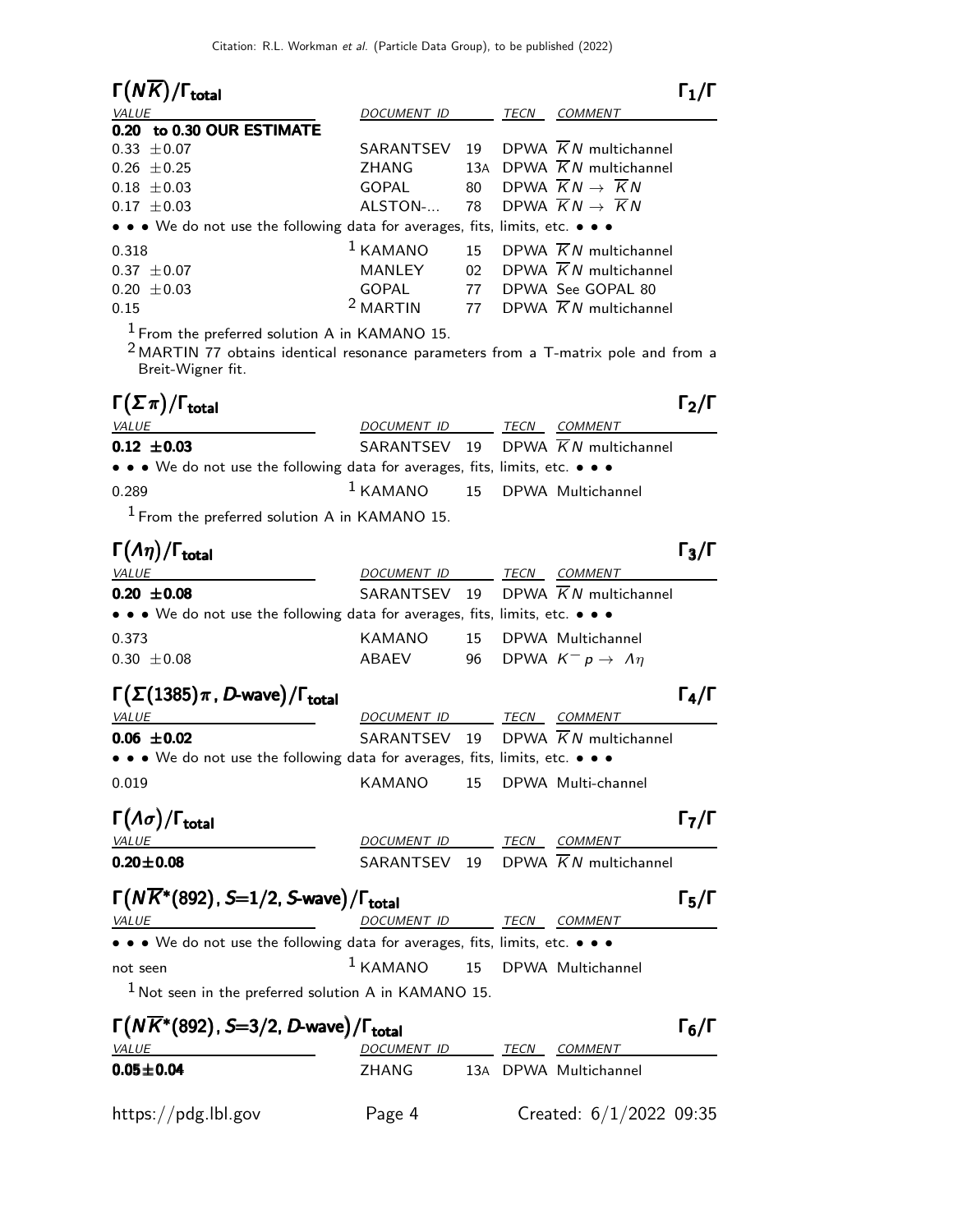• • • We do not use the following data for averages, fits, limits, etc. • • •

not seen 1 KAMANO 15 DPWA Multichannel

 $1$  Not seen in the preferred solution A in KAMANO 15.

| $(\Gamma_i \Gamma_f)^{\frac{1}{2}} / \Gamma_{\text{total}}$ in $N \overline{K} \rightarrow A(1670) \rightarrow \Sigma \pi$ |                     | $(\Gamma_1 \Gamma_2)^{\frac{1}{2}} / \Gamma$ |      |                                            |
|----------------------------------------------------------------------------------------------------------------------------|---------------------|----------------------------------------------|------|--------------------------------------------|
| VALUE                                                                                                                      | <b>DOCUMENT ID</b>  |                                              | TECN | <b>COMMENT</b>                             |
| $-0.29 \pm 0.06$                                                                                                           | <b>ZHANG</b>        |                                              |      | 13A DPWA Multichannel                      |
| $-0.26 \pm 0.02$                                                                                                           | <b>KOISO</b>        | 85                                           |      | DPWA $K^- p \rightarrow \Sigma \pi$        |
| $-0.31 \pm 0.03$                                                                                                           | <b>GOPAL</b>        | 77                                           |      | DPWA $\overline{K}N$ multichannel          |
| $-0.29 \pm 0.03$                                                                                                           | <b>HEPP</b>         |                                              |      | 76B DPWA $K^- N \rightarrow \Sigma \pi$    |
| $-0.23 \pm 0.03$                                                                                                           | <b>LONDON</b>       |                                              |      | 75 HLBC $K^- p \rightarrow \Sigma^0 \pi^0$ |
| $-0.27 \pm 0.02$                                                                                                           | <b>KANE</b>         | 74                                           |      | DPWA $K^- p \rightarrow \Sigma \pi$        |
| • • • We do not use the following data for averages, fits, limits, etc. • • •                                              |                     |                                              |      |                                            |
| $-0.38 \pm 0.03$                                                                                                           | MANLEY              | 02                                           |      | DPWA $\overline{K}N$ multichannel          |
| $-0.13$                                                                                                                    | <sup>1</sup> MARTIN |                                              |      | 77 DPWA $\overline{K}N$ multichannel       |

 $<sup>1</sup>$  MARTIN 77 obtains identical resonance parameters from a T-matrix pole and from a</sup> Breit-Wigner fit.

| $(\Gamma_1 \Gamma_3)^{\frac{1}{2}}$ / $\Gamma$<br>$(\Gamma_i \Gamma_f)^{\frac{1}{2}} / \Gamma_{\text{total}}$ in $N \overline{K} \rightarrow A(1670) \rightarrow A \eta$        |                    |    |             |                                      |  |  |  |
|---------------------------------------------------------------------------------------------------------------------------------------------------------------------------------|--------------------|----|-------------|--------------------------------------|--|--|--|
| <b>VALUE</b>                                                                                                                                                                    | <b>DOCUMENT ID</b> |    | <b>TECN</b> | <b>COMMENT</b>                       |  |  |  |
| $-0.30 \pm 0.10$                                                                                                                                                                | ZHANG              |    |             | 13A DPWA Multichannel                |  |  |  |
| $+0.20 \pm 0.05$                                                                                                                                                                | BAXTER             | 73 |             | DPWA $K^- p \rightarrow$ neutrals    |  |  |  |
| • • • We do not use the following data for averages, fits, limits, etc. • • •                                                                                                   |                    |    |             |                                      |  |  |  |
| $+0.24 \pm 0.04$                                                                                                                                                                | MANLEY             |    |             | 02 DPWA $\overline{K}N$ multichannel |  |  |  |
| 0.24                                                                                                                                                                            | KIM                | 71 |             | DPWA K-matrix analysis               |  |  |  |
| 0.26                                                                                                                                                                            | ARMENTEROS69C      |    | <b>HBC</b>  |                                      |  |  |  |
| $0.20$ or $0.23$                                                                                                                                                                | <b>BERLEY</b>      | 65 | <b>HBC</b>  |                                      |  |  |  |
| $(\Gamma_1 \Gamma_4)^{1/2}/\Gamma$<br>$(\Gamma_i \Gamma_f)^{\frac{1}{2}} / \Gamma_{\text{total}}$ in $N \overline{K} \rightarrow A(1670) \rightarrow \Sigma(1385) \pi$ , D-wave |                    |    |             |                                      |  |  |  |
| VALUE                                                                                                                                                                           | <b>DOCUMENT ID</b> |    | TECN        | <b>COMMENT</b>                       |  |  |  |
| $-0.17 \pm 0.06$                                                                                                                                                                | MANLEY             |    |             | 02 DPWA $\overline{K}N$ multichannel |  |  |  |

### Λ(1670) REFERENCES

 $-0.18\pm0.05$  PREVOST 74 DPWA  $K^- N \rightarrow \Sigma(1385)\pi$ 

| LEE          | 21A | PR D103 052005    | J.Y. Lee <i>et al.</i>                    | (BELLE Collab.)            |
|--------------|-----|-------------------|-------------------------------------------|----------------------------|
| SARANTSEV    | 19  | EPJ A55 180       | A.V. Sarantsey et al.                     | (BONN, PNPI)               |
| KAMANO       | 15  | PR C92 025205     | H. Kamano et al.                          | (ANL, OSAK)                |
| ZHANG        | 13A | PR C88 035205     | H. Zhang et al.                           | (KSU)                      |
| GARCIA-REC   | 03  | PR D67 076009     | C. Garcia-Recio et al.                    | (GRAN, VALE)               |
| MANLEY       | 02  | PRL 88 012002     | D.M. Manley et al.                        | (BNL Crystal Ball Collab.) |
| ABAEV        | 96  | PR C53 385        | V.V. Abaev, B.M.K. Nefkens                | (UCLA)                     |
| <b>KOISO</b> | 85  | NP A433 619       | H. Koiso et al.                           | (TOKY, MASA)               |
| PDG          | 82  | PL 111B 1         | M. Roos et al.                            | (HELS, CIT, CERN)          |
| GOPAL        | 80  | Toronto Conf. 159 | G.P. Gopal                                | (RHEL) IJP                 |
| ALSTON-      | 78  | PR D18 182        | M. Alston-Garnjost et al.                 | $(LBL, MTHO+)$ IJP         |
| Also         |     | PRL 38 1007       | M. Alston-Garnjost et al.                 | $(LBL, MTHO+) IJP$         |
| GOPAL        | 77  | NP B119 362       | G.P. Gopal et al.                         | (LOIC, RHEL) IJP           |
| MARTIN       | 77  | NP B127 349       | B.R. Martin, M.K. Pidcock, R.G. Moorhouse | $(LOUC+)$ IJP              |
| Also         |     | NP B126 266       | B.R. Martin, M.K. Pidcock                 | (LOUC)                     |
| Also         |     | NP B126 285       | B.R. Martin, M.K. Pidcock                 | (LOUC) IJP                 |